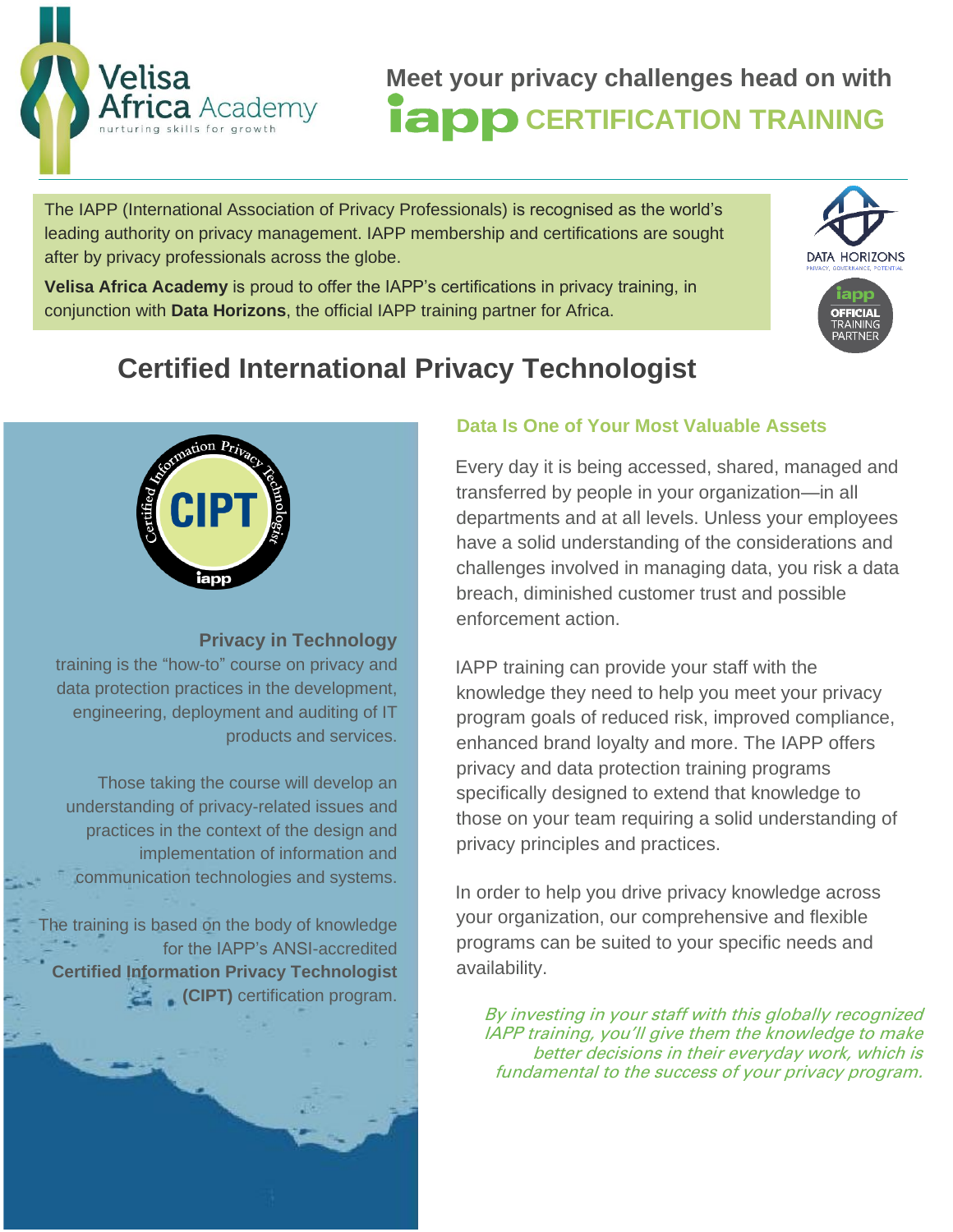## **PRIVACY IN TECHNOLOGY**

### **Virtual Instructor-Led Training**

This training is an opportunity to learn about critical privacy concepts that are also integral to the CIPT exam. While not purely a "test prep" course, this training is appropriate for professionals who plan to certify, as well for those who want to deepen their privacy knowledge. Both the training and the exam are based on the same body of knowledge.



#### **Module 1: Introduction to privacy program management**

Identifies privacy program management responsibilities and describes the role of accountability in privacy program management.

#### **Module 1: Foundational principles of privacy in technology**

Summarizes the foundational elements for embedding privacy in technology through privacy by design and value-sensitive design; reviews the data life cycle and common privacy risk models and frameworks.

#### **Module 2: The role of the technology professional in privacy**

Reviews the fundamentals of privacy as they relate to the privacy technologist; describes the privacy technologist's role in ensuring compliance with privacy requirements and meeting stakeholder privacy expectations; explores the relationship between privacy and security.

#### **Module 3: Privacy threats and violations**

Identifies inherent risks throughout the stages of the data life cycle and explores how software security helps mitigate privacy threats; examines the impacts that behavioural advertising, cyberbullying and social engineering have on privacy within the technological environment.

#### **Module 4: Technical measures and privacy-enhancing technologies**

Outlines the strategies and techniques for enhancing privacy throughout the data life cycle, including identity and access management; authentication, encryption, and aggregation; collection and use of personal information

#### **Module 5: Privacy engineering**

Explores the role of privacy engineering within an organization, including the objectives of privacy engineering, privacy design patterns, and software privacy risks.

#### **Module 6: Privacy-by-design methodology**

Illustrates the process and methodology of the privacy-by-design model; explores practices to ensure ongoing vigilance when implementing privacy by design.

#### **Module 7: Technology challenges for privacy**

Examines the unique challenges that come from online privacy issues, including automated decision making, tracking and surveillance technologies, anthropomorphism, ubiquitous computing and mobile social computing.